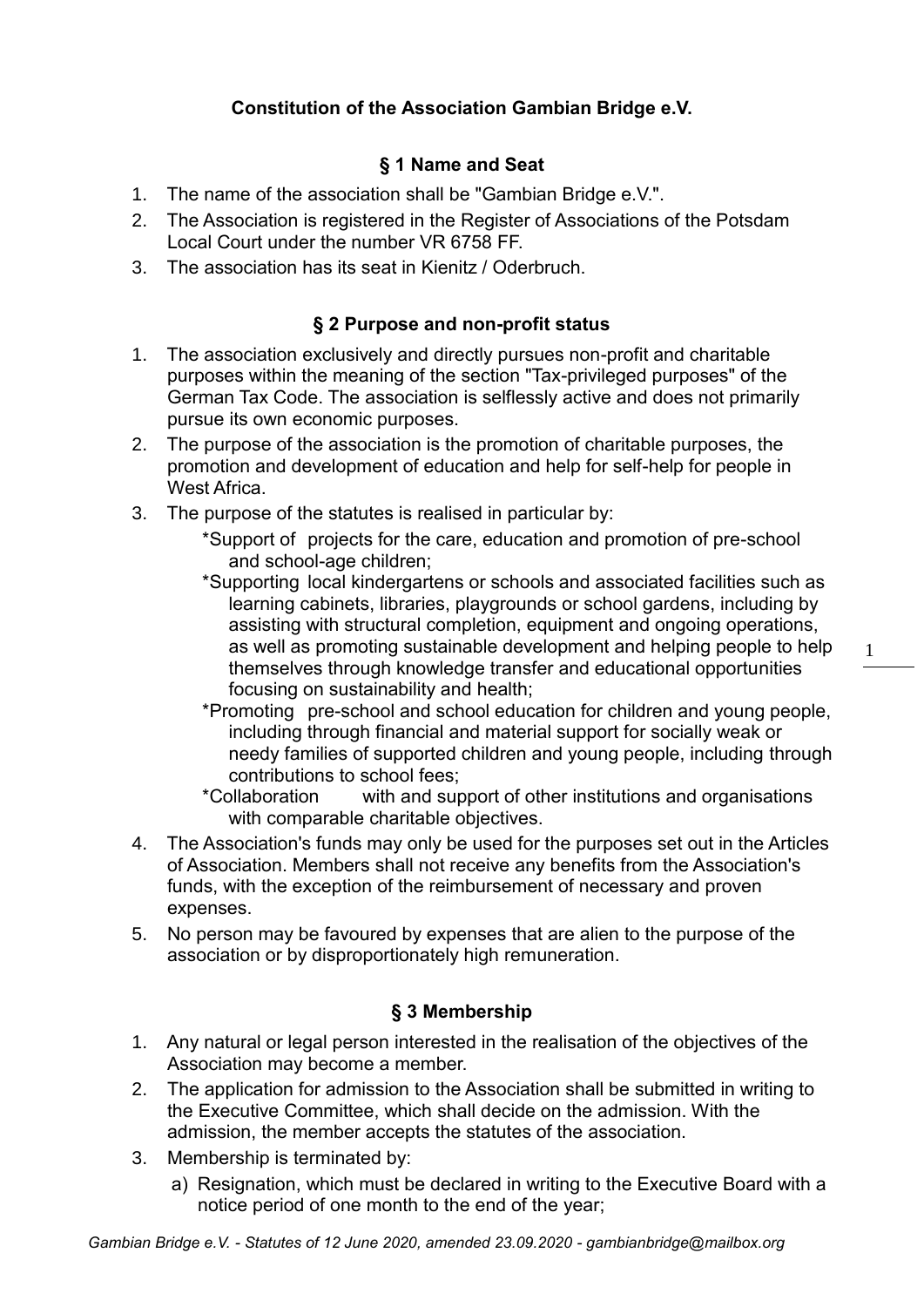- b) Exclusion for important reasons by decision of the board, in particular in the case of persistent delay in payment of the association fees or serious behaviour detrimental to the association;
- c) death of the natural person or dissolution of the legal entity.
- 4. On leaving the Association, a member shall have no claim in respect of the assets of the Association.

### **§ 4 Honorary membership**

- 1. Persons who have rendered outstanding services to the Association may be appointed honorary members by the General Assembly.
- 2. Honorary membership is non-contributory.
- 3. Honorary members shall enjoy the full rights of ordinary members.

#### **§ 5 Rights and duties of the members**

- 1. Members support the association in its goals.
- 2. The members shall pay the fixed membership fees.
- 3. Members of the Association may be reimbursed for reasonable expenses provided that the activities are wholly or mainly in the interests of the work of the Association and the reimbursement is confirmed in writing by the Executive Committee prior to the commencement of the trip. In the case of travel expenses, reimbursement shall be limited to the actual cost of accommodation and 2/3 of the cost of travel. Instead of the reimbursement of travel expenses, the member may be issued a certificate for a donation in the same amount.

#### **§ 6 Contributions**

- 1. Each member pays an annual membership fee of  $\epsilon$  60.00, which is due on 1 March of each year.
- 2. In special cases, the Executive Board may decide to reduce or defer the fee or to waive the fee altogether.

#### **§ 7 Organs of the Association**

The organs of the association are:

- a) the General Assembly and
- b) the Executive Board.

The President shall chair the Executive Board.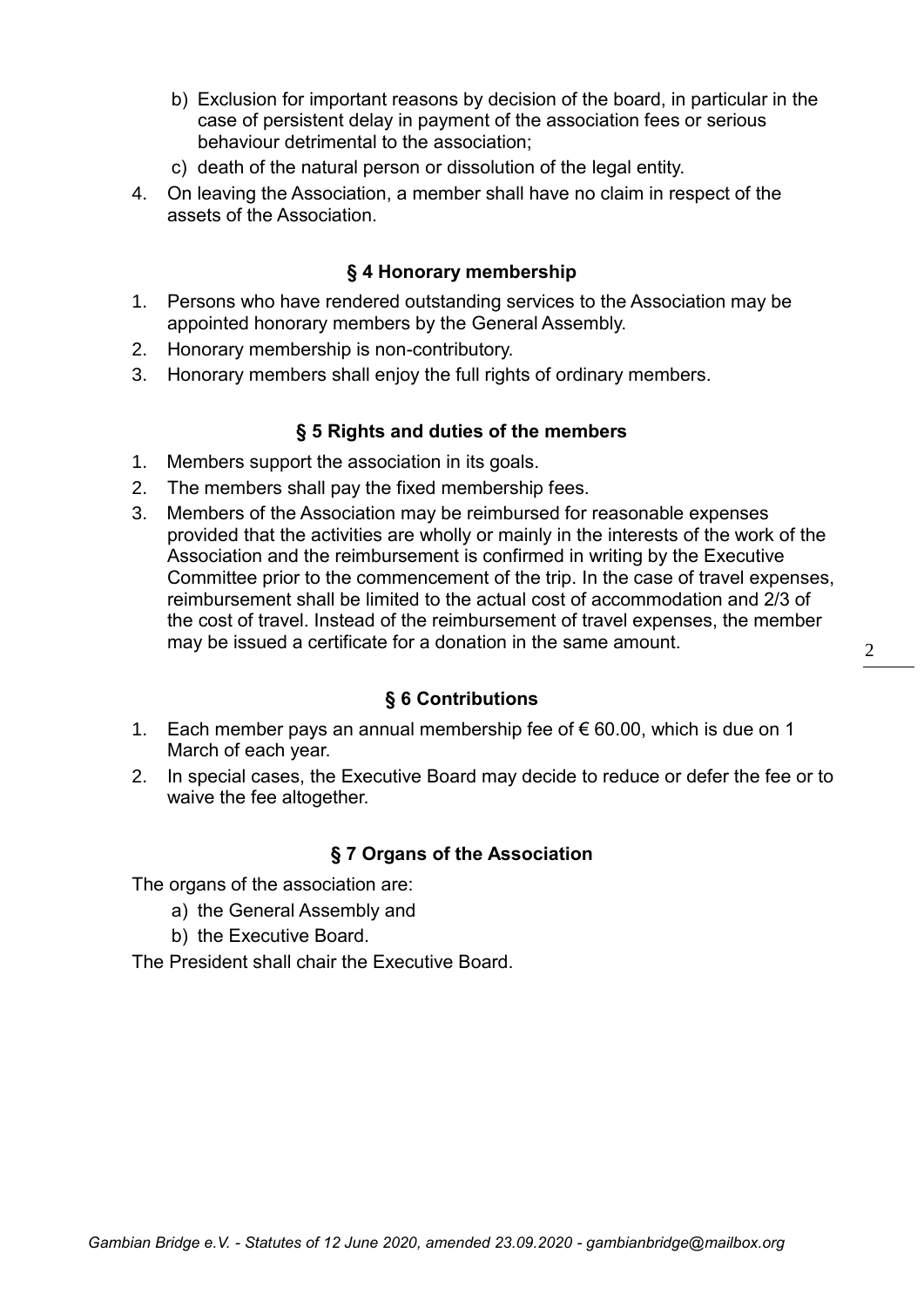# **§ 8 General Assembly**

- 1. The ordinary general meeting shall be held annually.
- 2. The General Meeting shall decide on all matters of importance to the Association, in particular on:
	- a) the appointment and dismissal of members of the Executive Board,
	- b) the discharge of the Executive Board,
	- c) the expulsion of a member,
	- d) the cash audit and approval of the annual accounts,
	- e) the amendment of the Statutes,
	- f) the dissolution of the Association.
- 3. The General Assembly shall be chaired by a member of the Executive Board.
- 4. The General Assembly shall constitute a quorum without verification if four members are present. If a member requests that a quorum be established, at least ¼ of all members must be present on the day the invitation is sent out.
- 5. Each member shall have one vote in the General Assembly. Resolutions shall be decided by a relative majority of the votes cast; in the event of a tie, the Chairperson shall have the casting vote. A member who is personally affected by a resolution may not participate in this vote.
- 6. Voting in elections may be open. At the request of at least one member, the election shall be by secret ballot. The discharge of the entire Executive Board may be effected by joint resolution.
- 7. Resolutions amending the Statutes, including the dissolution of the Association, shall require a majority of three quarters of the votes. For amendments to the statutes, for the purpose of recognition of non-profit status and entry of the association in the register of associations, a unanimous resolution of the Executive Board shall suffice, which shall be confirmed by resolution of the general meeting within six months.
- 8. The general meeting may adopt rules of procedure for itself as well as for the executive committee by an absolute majority.
- 9. The Executive Committee shall convene the General Assembly by written invitation to all members. The invitation may be sent to the last e-mail address communicated to the Executive Board. It must be sent at least two weeks before the meeting, enclosing the agenda, the proposed resolutions and the supplementary documents required for understanding. The General Assembly shall adopt the agenda; proposals for amendments may be communicated to the Executive Board until the beginning of the General Assembly. Proposed resolutions to amend the Statutes or dissolve the Association shall be sent with the invitation.
- 10. Minutes shall be taken of the proceedings of the meeting and shall be signed by the chairperson of the meeting and another member of the Executive Board.

## **§ 9 Executive Board**

- 1. The Executive Board shall conduct the business of the Association. The Association shall be represented by the President and one other member of the Board. The Board shall consist of three persons for each of the following functions:
	- a) President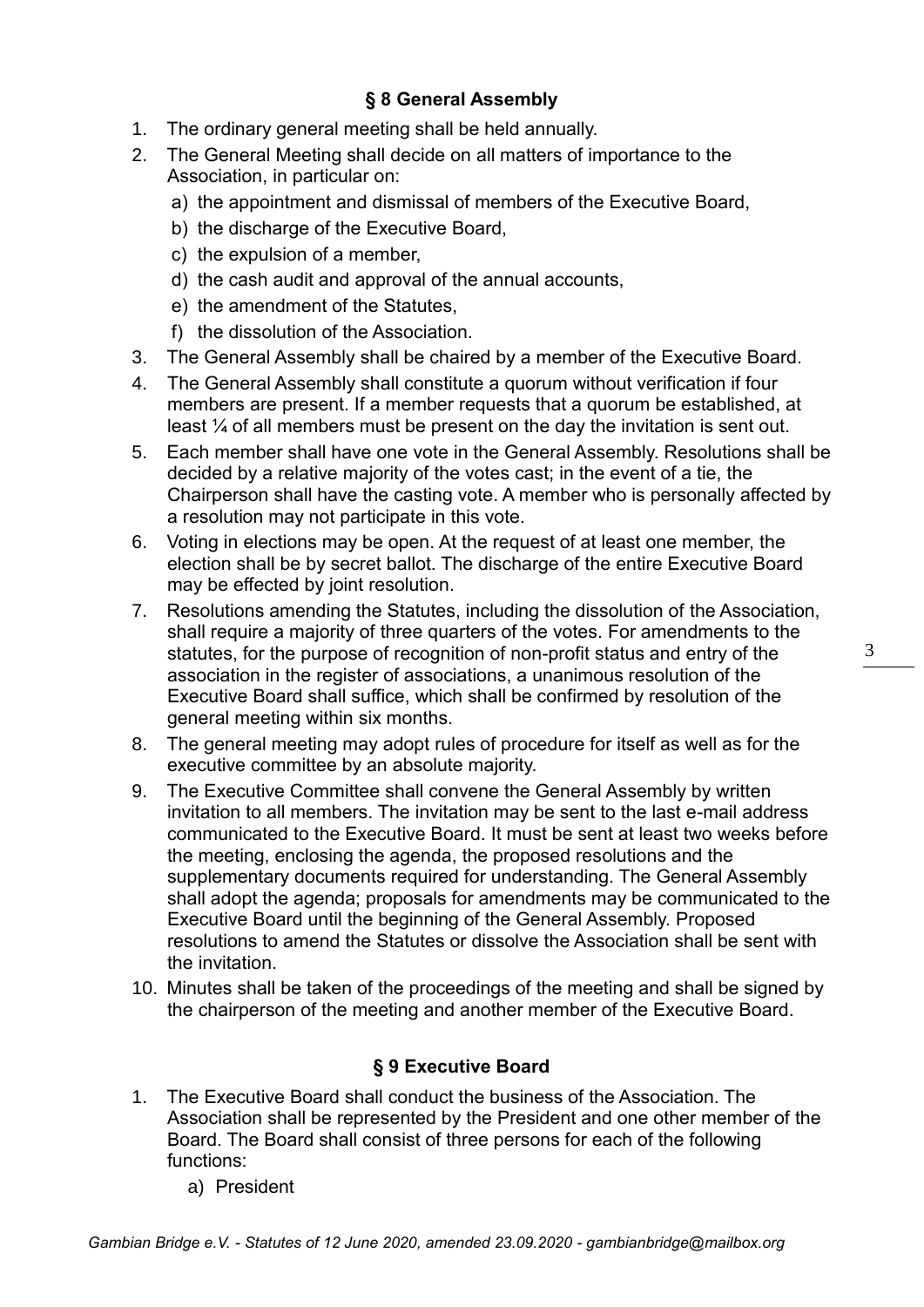- b) Vice-President
- c) Treasurer
- 2. The members of the Board shall always be guided in their actions by the objectives of the Association, and in particular shall comply with resolutions of the General Assembly and the Board.
- 3. Every member of the Association is eligible for election to the Board. The Board shall be elected by the General Assembly for a period of 2 years. Re-election is permitted.
- 4. The members of the Executive Board shall remain in office until new elections are held or they personally resign. In the event of premature resignation of a Board member, a successor may be appointed for the remainder of his or her term of office by resolution of the Board.
- 5. The Executive Committee shall decide by simple majority. Minutes shall be taken of the meetings of the Executive Board and signed by those present. The invitation shall be sent out (also by e-mail), stating the agenda and giving one week's notice, by the President or, if he/she is unable to attend, by the Vice-President. Two thirds of the members of the Executive Committee shall constitute a quorum. In the event of a tie, the President shall have the casting vote. Circular resolutions shall be adopted in writing.
- 6. The Executive Committee may make provisional decisions on matters which are reserved for the General Assembly but which cannot be postponed in the interest of the Association. Such decisions shall be decided by the general meeting as soon as possible.

## **§ 10 Cash audit and annual accounts**

- 1. The financial year shall be the calendar year.
- 2. The Executive Board is obliged to submit the annual accounts for the previous year to the General Meeting for approval by 1 April each year.
- 3. For the audit of the annual accounts in the financial year, the Executive Committee shall appoint a person who is not a member of the Executive Committee (cash auditor).
- 4. The auditor shall recommend or advise the general meeting to accept the annual accounts. The Executive Committee shall be given the opportunity to comment on and amend the accounts beforehand.